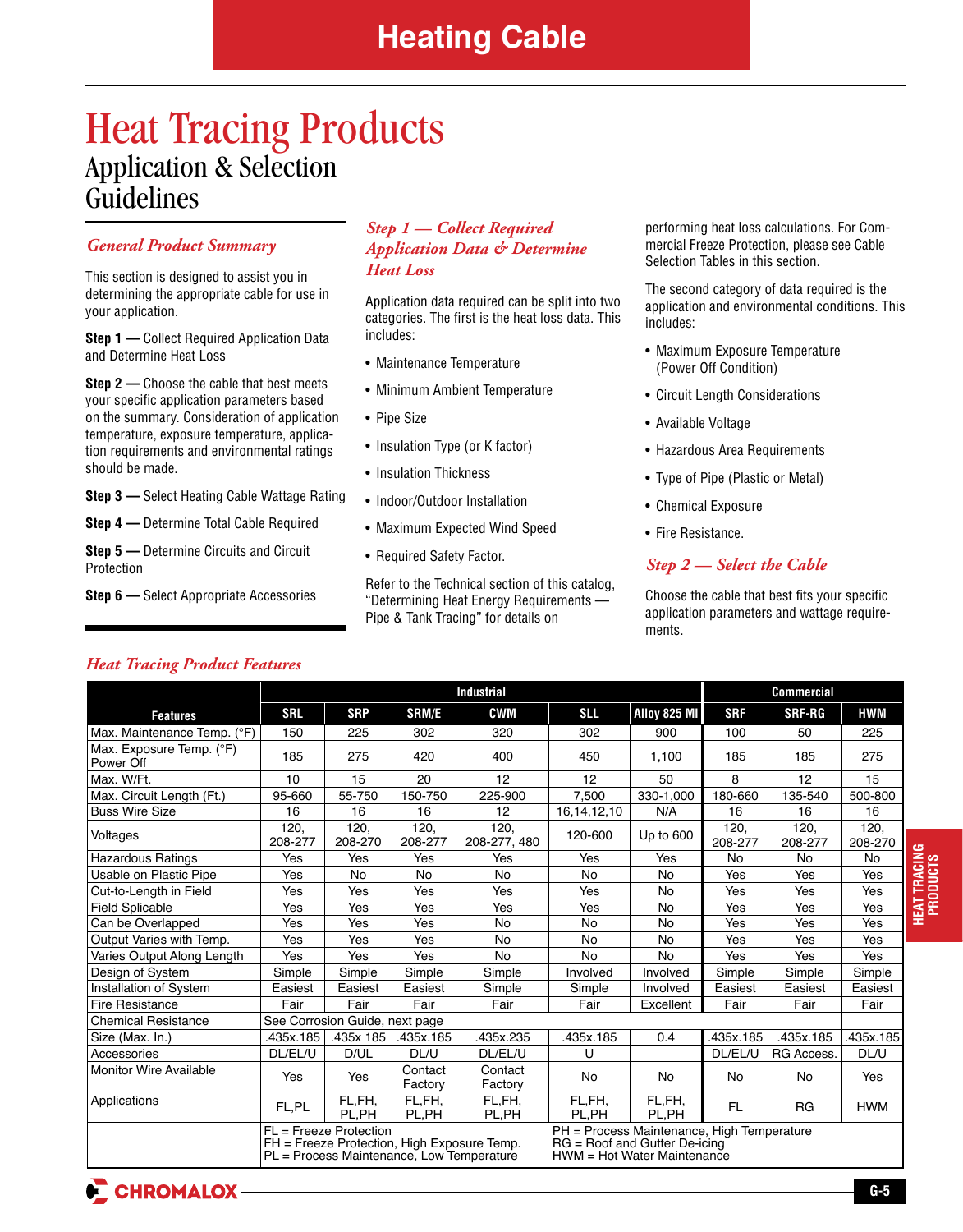# Heat Tracing Products Application & Selection Guidelines *(cont'd.)*

*Agency Approvals* 

| Area                                                     | $SRL-C$                |                   |                        |                             |                   | SRL-CR   SRL-CT   HSRL   SRM/E-C   SRM/E-CT | <b>SRP</b>   | <b>HSRM</b>       | CWM-C        | <b>CWM-CT</b> | MI           |        |        | SRF-C   SRF-CR   SRF-RG | <b>HWM</b> |
|----------------------------------------------------------|------------------------|-------------------|------------------------|-----------------------------|-------------------|---------------------------------------------|--------------|-------------------|--------------|---------------|--------------|--------|--------|-------------------------|------------|
| <b>Ordinary Area</b>                                     |                        |                   |                        |                             |                   |                                             |              |                   |              |               |              |        |        |                         |            |
| UL<br><b>Factory Mutual</b><br><b>CSA</b><br><b>ATEX</b> | ✓<br>$\checkmark$<br>✓ | ✓<br>✓<br>✓<br>✓  | ✓<br>$\checkmark$<br>✓ | √<br>$\checkmark$<br>✓<br>✓ | ✓<br>✓<br>✓<br>✓  | $\checkmark$<br>$\checkmark$<br>✓<br>✓      | ✓            | ✓<br>✓<br>✓       | ✓<br>✓       | ✓<br>✓        | ✓<br>✓       | ✓<br>✓ | ✓<br>✓ | ✓<br>✓                  | ✓          |
| Class 1 Div 2, Groups B,C,D                              |                        |                   |                        |                             |                   |                                             |              |                   |              |               |              |        |        |                         |            |
| UL<br><b>Factory Mutual</b><br><b>CSA</b><br><b>ATEX</b> | $\checkmark$           | $\checkmark$      | ✓<br>$\checkmark$      | $\checkmark$                | $\checkmark$      | $\checkmark$                                | ✓            | $\checkmark$      | $\checkmark$ | $\checkmark$  | $\checkmark$ |        |        |                         |            |
| Class II Div 2, Groups F, G                              |                        |                   |                        |                             |                   |                                             |              |                   |              |               |              |        |        |                         |            |
| UL<br><b>Factory Mutual</b><br><b>CSA</b><br><b>ATEX</b> | ✓<br>✓                 | $\checkmark$<br>✓ | $\checkmark$           | ✓<br>$\checkmark$           | $\checkmark$      | $\checkmark$                                | ✓<br>✓       | ✓<br>$\checkmark$ | $\checkmark$ | ✓<br>✓        | ✓<br>✓       |        |        |                         |            |
| Class III Div 2                                          |                        |                   |                        |                             |                   |                                             |              |                   |              |               |              |        |        |                         |            |
| UL<br>Factory Mutual<br><b>CSA</b><br><b>ATEX</b>        | ✓<br>✓                 | ✓<br>J            | ✓<br>$\checkmark$      | ✓<br>✓                      | ✓<br>$\checkmark$ | ✓<br>$\mathcal{L}$                          | ✓<br>✓       | ✓<br>$\checkmark$ | ✓<br>✓       | ✓<br>✓        | ✓<br>✓       |        |        |                         |            |
| Class 1 Div 1, Groups B,C,D*                             |                        |                   |                        |                             |                   |                                             |              |                   |              |               |              |        |        |                         |            |
| UL<br><b>Factory Mutual</b><br><b>CSA</b><br><b>ATEX</b> |                        |                   | ✓                      | ✓<br>✓                      | $\checkmark$      |                                             |              | ✓<br>✓            |              |               | ✓            |        |        |                         |            |
| Class II Div 1, Groups F,G                               |                        |                   |                        |                             |                   |                                             |              |                   |              |               |              |        |        |                         |            |
| UL<br><b>Factory Mutual</b><br><b>CSA</b><br><b>ATEX</b> |                        |                   | ✓                      | ✓<br>✓                      | $\checkmark$      |                                             |              | ✓<br>✓            |              |               | ✓            |        |        |                         |            |
| Class III Div 1                                          |                        |                   |                        |                             |                   |                                             |              |                   |              |               |              |        |        |                         |            |
| UL<br><b>Factory Mutual</b><br><b>CSA</b><br><b>ATEX</b> |                        |                   |                        | ✓<br>✓                      |                   |                                             |              | ✓<br>✓            |              |               | $\checkmark$ |        |        |                         |            |
| Zone 2 and Zone 22                                       |                        |                   |                        |                             |                   |                                             |              |                   |              |               |              |        |        |                         |            |
| <b>Factory Mutual</b><br><b>CSA</b><br><b>ATEX</b>       |                        |                   | ✓                      |                             |                   | ✓                                           | $\checkmark$ |                   |              |               | ✓<br>✓       |        |        |                         |            |
| Zone 1 and Zone 21                                       |                        |                   |                        |                             |                   |                                             |              |                   |              |               |              |        |        |                         |            |
| <b>Factory Mutual</b><br><b>CSA</b><br><b>ATEX</b>       |                        |                   |                        |                             |                   |                                             |              |                   |              |               | ✓            |        |        |                         |            |

 \*Class I, Division I, Groups B,C & D - UL, CSA, FM - Contact your Local Chromalox Sales office for design assistance.

### *Corrosion Guide to Select Proper Cable Construction*

|                                                                                                                                                    |            |              |            | Commercial |             |            |            |              |            |        |           |
|----------------------------------------------------------------------------------------------------------------------------------------------------|------------|--------------|------------|------------|-------------|------------|------------|--------------|------------|--------|-----------|
| <b>Exposure To</b>                                                                                                                                 | <b>SRL</b> | <b>SRM/E</b> | <b>SRP</b> | HSRL       | <b>HSRM</b> | <b>CWM</b> | <b>SII</b> | Alloy 825 MI | <b>SRF</b> | SRF-RG | HWM       |
| Moisture                                                                                                                                           | C, CR, CT  | C. CT        | C, CT      | СT         | СT          | C, CT      | <b>CT</b>  | Yes          | C, CR      | Yes    | C, CT     |
| Aqueous Solutions of<br>Inorganic Compounds                                                                                                        | CR. CT     | СT           | СT         | СT         | СT          | СT         | CT         | No           | No         | No     | <b>CT</b> |
| Liquids Organic<br>Chemicals                                                                                                                       | CT         | CT           | СT         | СT         | СT          | CТ         | <b>CT</b>  | Yes          | No         | No     | <b>CT</b> |
| Acids or Bases                                                                                                                                     | CT         | СT           | СT         | СT         | СT          | CT         | <b>CT</b>  | No           | No         | No     | <b>CT</b> |
| $Note -$<br>This is a recommendation guide. Chromalox cannot warrant any Electric Heat Trace against failure by sheath degradation if such failure |            |              |            |            |             |            |            |              |            |        |           |

is the result of operating conditions beyond the control of the heater manufacturer. It is the responsibility of the purchaser to make the ultimate choice of sheath material based on knowledge of the chemical composition of the corrosive solution, character of materials entering the solution, and controls which maintains the process.

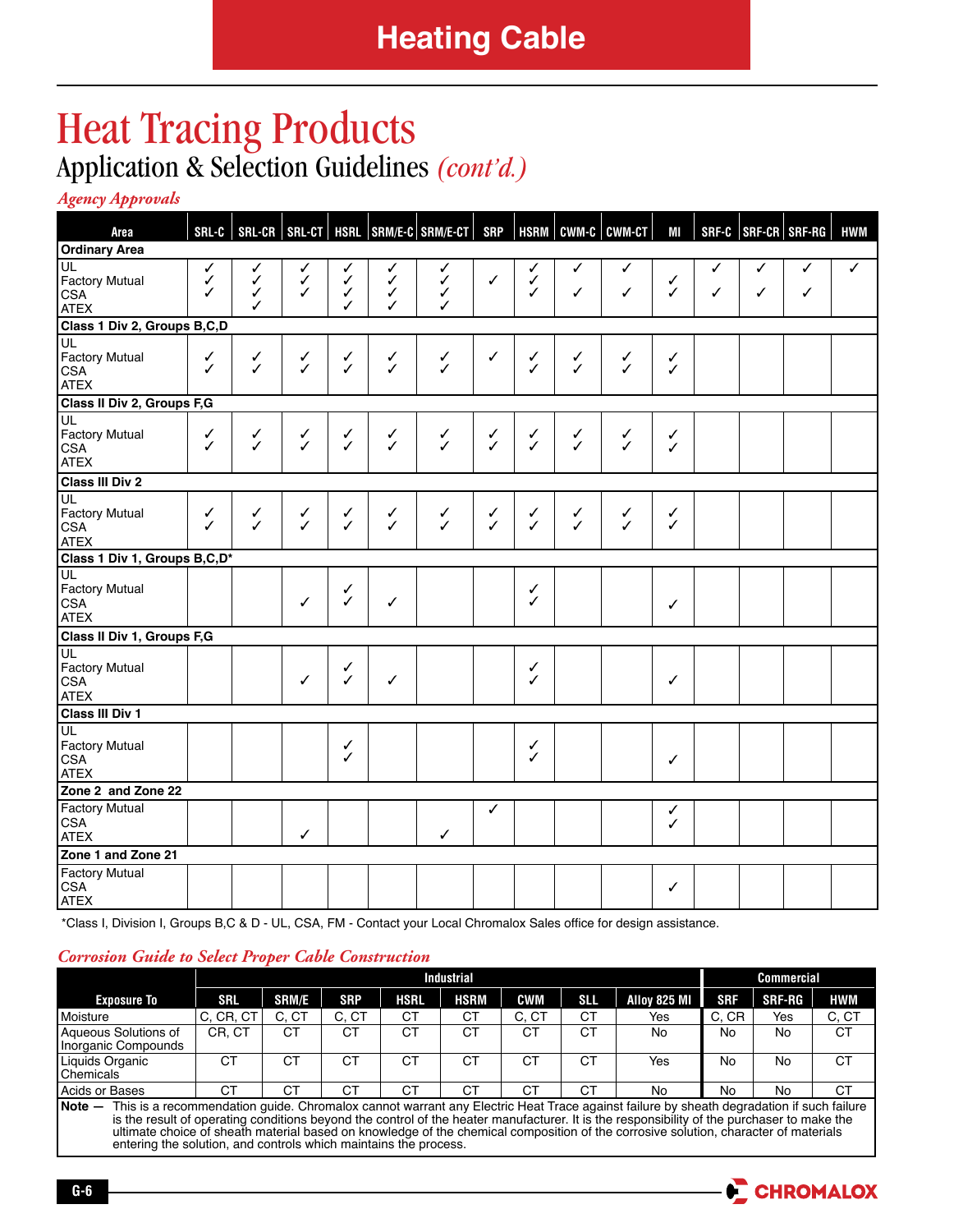## Heat Tracing Products Application & Selection Guidelines *(cont'd.)*

### *Required Jacket Material*

Select the appropriate jacket configuration for the desired level of mechanical and corrosive chemical protection. The CR over-jacket option can be used when additional mechanical protection is desired. The CR over-jacket option is required when the cable can be exposed to aqueous inorganic chemicals. The CT over-jacket option is required when the cable can be exposed to organic chemicals or strong corrosives. Use Corrosion Guide above to determine the correct jacket material option for the cable type selected.

## *Step 3 — Select Heating Cable Wattage Rating*

After calculating the heat loss in the pipe and adjusting for any application deviations, you may determine which cable rating to use. If you have selected a self-regulating cable you must adjust the output based on maintenance temperatures, using the Thermal Output Rating Graphs shown on the individual product pages, select the lowest cable rating that will provide the pipe maintenance temperature. **For Example:** A 15 W/Ft. SRM/E cable @ 150°F will output approximately 10 W/Ft. Multiple passes or runs of cable may be required to provide sufficient output per foot calculated in Step 1. This is accomplished with parallel runs of cable or spiraling. Contact your Local Chromalox Sales office.

### *Cable Output vs. Temperature*



### *Step 4 — Determine Total Length of Cable Required*

The total amount of heating cable is determined by adding the total footage of pipe to be traced and adding for allowances for the components such as flanges, valves, pipe supports; then, multiply by the total number of runs or Wrap Factor determined in Step 3.

(Total Feet of Traced Pipe + Cable Allowance for Components)  $x \neq 0$  Runs = Total Cable Length)

## *Step 5 — Determine Circuits & Circuit Protection*

Circuit protection depends on the breaker size being used and the start-up temperature. The National Electric Code (NEC 1996) requires the use of ground fault protection breakers for heating cable. Refer to the specific data of the individual heat trace cable to determine maximum circuit lengths. To determine the number of circuits required for each pipe, divide the total cable length found in Step 4 by the maximum circuit length found in the individual cable data charts. Round up to the next higher number.

Number of Circuits = Cable Length Maximum Circuit Length **HEAT TRACING PRODUCTS PRODUCTS**

## *Pipe Component Cable Allowance Estimation*

| <b>Component</b>       | <b>Cable Allowance Factor (Ft.)</b>            |                                                                                             | X             |  | # Components   Total Additional Cable |  |  |  |
|------------------------|------------------------------------------------|---------------------------------------------------------------------------------------------|---------------|--|---------------------------------------|--|--|--|
| Flange Pair            | 1.5                                            |                                                                                             | x             |  |                                       |  |  |  |
| Pipe Support           | 2.0                                            |                                                                                             | x             |  |                                       |  |  |  |
| <b>Butterfly Valve</b> | 2.5                                            |                                                                                             | x             |  |                                       |  |  |  |
| <b>Ball Valve</b>      | 2.7                                            |                                                                                             | x             |  |                                       |  |  |  |
| Globe Valve            | 4.0                                            |                                                                                             | x             |  |                                       |  |  |  |
| Gate Valve             | 5.0                                            |                                                                                             | x             |  |                                       |  |  |  |
| Example:               | Pipe:<br>Valves:<br>Pipe Supports:<br>Flanges: | 150 feet<br>2<br>2                                                                          | 1 globe valve |  |                                       |  |  |  |
|                        | <b>Total Cable Length</b>                      | $=$ [150 + (1 x 4) + (2 x 2) + (2 x 1.5)] x 2 runs<br>$= 161$ feet x 2 runs<br>$=$ 322 feet |               |  |                                       |  |  |  |

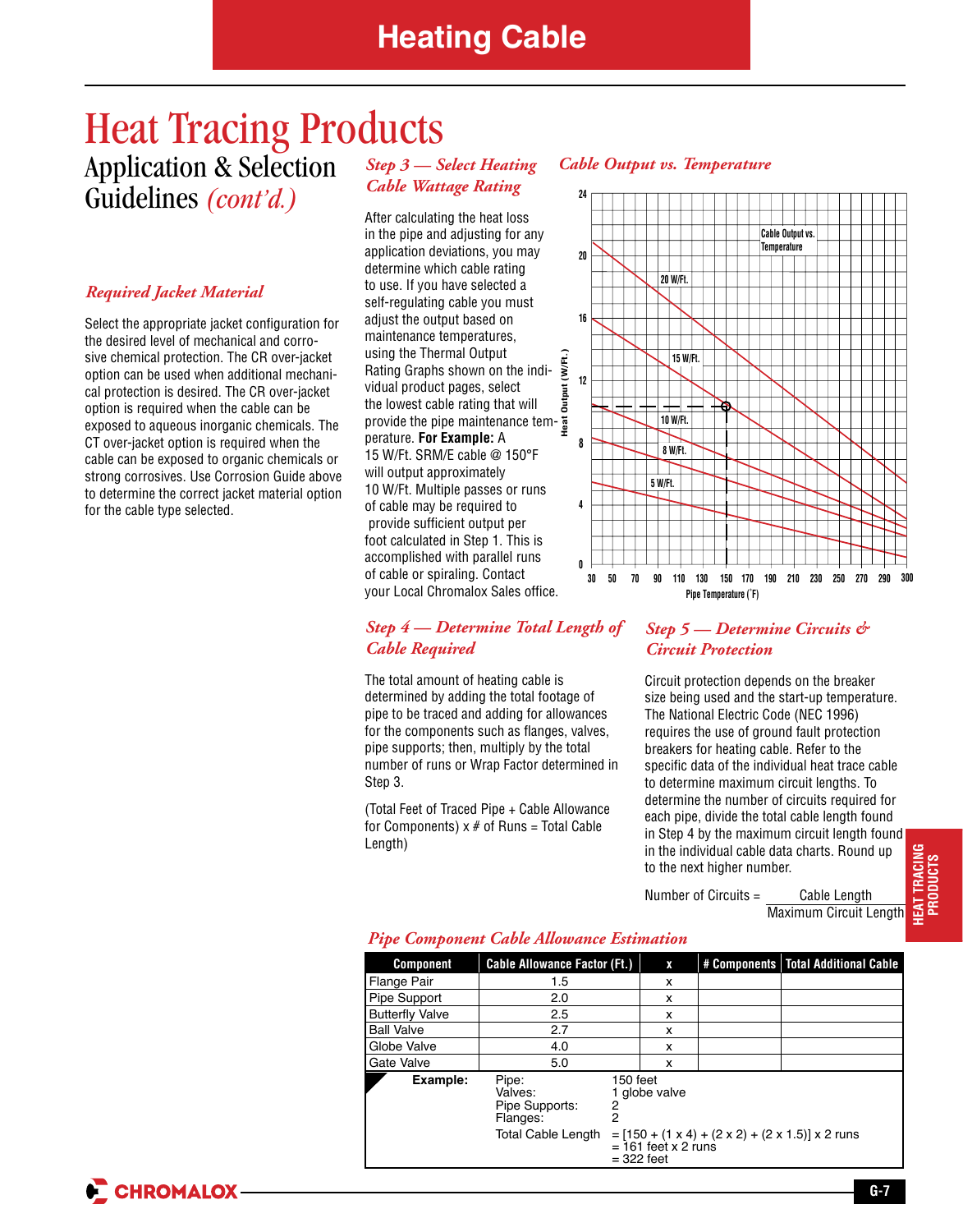# Heat Tracing Products Application & Selection Guidelines *(cont'd.)*

## *Design of Multiple Runs when Heat Requirements Exceed Cable Output Ratings*



## *Step 6 — Select Controls & General Application Accessories*

Chromalox provides a wide range of termination accessory and control options for your heat tracing systems needs.

Accessory options range from ordinary area under the insulation kits in our EL series all the way through connections and terminations for Division 1 hazardous areas in our HL series. The accessories carry a full complement of third party approvals from UL, Factory Mutual, Canadian Standards, ATEX and IECex.

Controls range from Thermostats for both ambient air and pipe/tank sensing applications to WeatherTrace power distribution and controls panels through our IntelliTrace line of distribution, monitoring and control panels. Whether your project is a few lines of freeze protection or a few hundred lines of process piping we have the right control option for your needs.

## *Accessory Descriptions*

### **U Series**

- Designed for Ordinary and Hazardous Area use in Industrial applications
- Integrated design allows for quick cable termination
- Line carries worldwide approvals including ATEX and IECex
- Reduced parts count results in fast installation times
- Line includes:
- Power Connection
- Multi Entry Connection (for splice, tee or multiple power to 3 cables)
- Above Insulation End Seal
- Below Insulation End Seal
- Lighted End Seal
- Ambient Thermostat
- Line Sensing Thermostat
- Lighted End Seal

Thermostats also serve as power connection for cable - eliminating need for extra power connection box.

### **DL Series**

- Designed for Ordinary and Hazardous Area use in Industrial Applications
- Integrated design allows for fast installation
- Box design allows easy access for field wiring, maintenance and trouble shooting
- CSA, Factory Mutual and UL approved for ordinary and Hazardous area use (Div. 2)

#### • Line Includes

- Power Connection
- Splice and Tee (connect up to 3 cables)
- Below Insulation End Seal
- Lighted End Seal (ordinary area use only)
- Ambient Thermostat
- Line Sensing Thermostat
- Thermostats also serve as power connection for cable - eliminating need for extra power connection box.